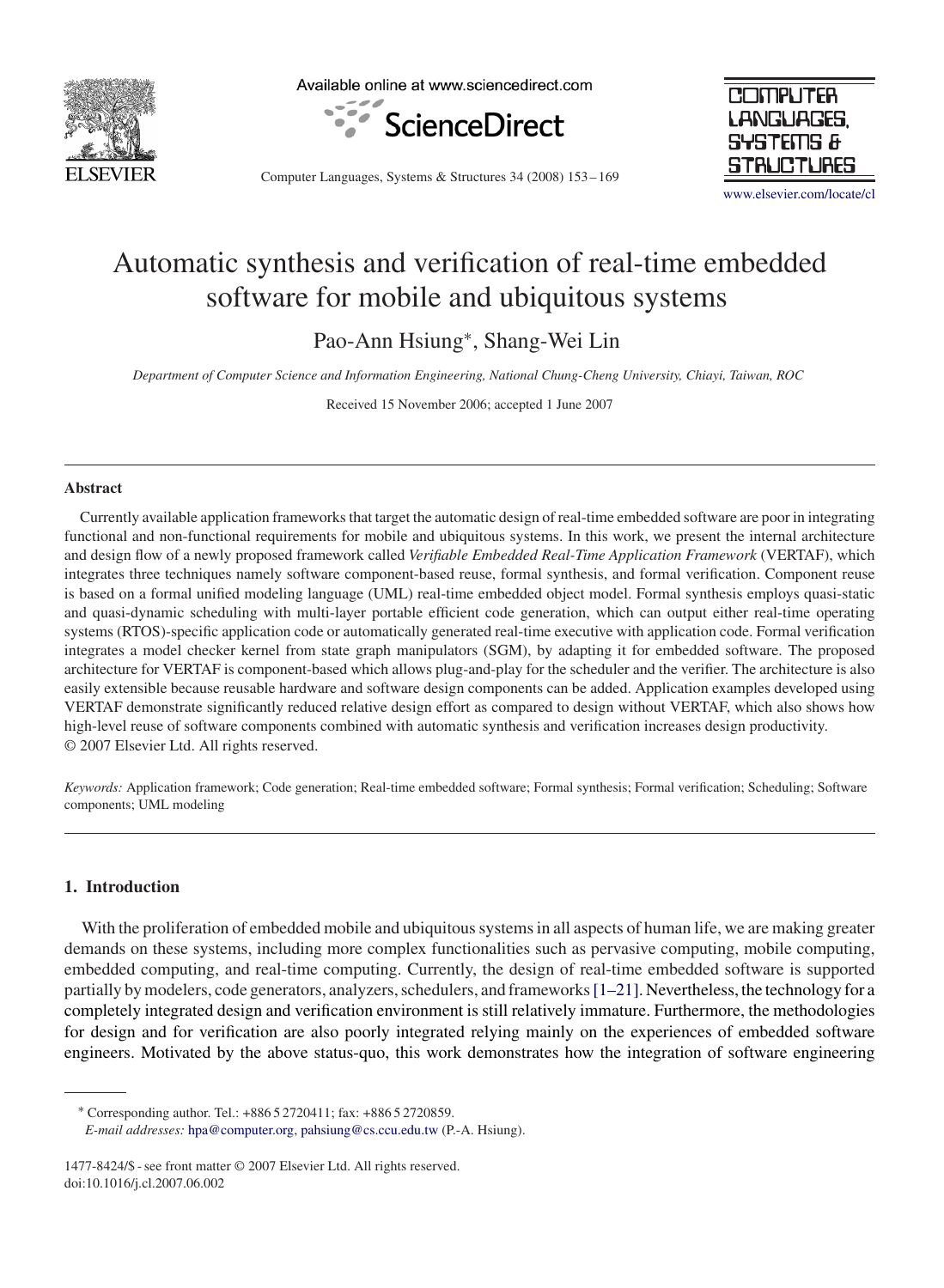techniques such as software component reuse, formal software synthesis techniques such as scheduling and code generation, and formal verification technique such as model checking can be realized in the form of an integrated design environment targeted at the acceleration of real-time embedded software construction.

Mobile and ubiquitous systems involve the dynamic reconfiguration of applications in response to changes in their environments. Middlewares such as network layer mobility support, transport layer mobility support, traditional distributed systems applied to mobility, middleware for wireless sensor networks, context awareness-based middleware, and publish-subscribe middleware are required for efficient development of mobile and ubiquitous applications. A user can develop an application using such middlewares, however, it can sometimes be too tedious and complex to consider all the different possible environments and application features. Examples of environments include office and domestic spaces, educational and healthcare institutions and in general urban and rural environments. Examples of applications include domestic and industrial security applications, education and learning type applications, healthcare applications, traffic management, commercial advertising, games and arts, and more extreme applications, such as applications for rescue operations and the military. Given such complex combinations of environments and applications, one would desire a higher level of reuse than that allowed by object-oriented design and middlewares. We are thus proposing an integrated design framework that allows such higher level of reuse.

Several issues are encountered in the development of an integrated design framework. First and foremost, we need to decide upon an architecture for the framework. Since our goal is to integrate reuse, synthesis, and verification, we need to have greater control on how the final generated application will be structured, thus we have chosen to implement it as an object-oriented application framework [\[22\],](#page-16-0) which is a "semi-complete" application, where users fill in application specific objects and functionalities. A major feature is "inversion of control", that is the framework decides on the control flow of the generated application, rather than the designer. Other issues encountered in architecting an application framework for real-time embedded software are as follows.

- 1. To allow software component reuse, how do we define the syntax and semantics of a reusable component? How can a designer uniformly and guidedly specify the requirements of a system to be designed? How can the existing reusable components with the user-specified components be integrated into a feasible working system?
- 2. What is the control-data flow of the automatic design and verification process? When do we verify and when do we schedule?
- 3. What kinds of model can be used for each design phase, such as scheduling and verification?
- 4. What methods are to be used for scheduling and for verification? How do we automate the process? What kinds of abstraction are to be employed when system complexity is beyond our handling capabilities?
- 5. How do we generate portable code that not only crosses real-time operating systems (RTOS) but also hardware platforms. What is the structure of the generated code?

Briefly, our solutions to the above issues can be summarized as follows.

- 1. *Software component reuse and integration*: A subset of the Unified Modeling Language (UML) [\[23\]](#page-16-0) is used with minimal restrictions for automatic design and analysis. Precise syntax and formal semantics are associated with each kind of UML diagram. Guidelines are provided so that requirement specifications are more error-free and synthesizable.
- 2. *Control flow*: A specific control flow is embedded within the framework, where scheduling is first performed and then verification because the complexity of verification can be greatly reduced after scheduling [\[4\].](#page-15-0)
- 3. *System models*: For scheduling, we use variants of Petri nets (PN) [6,7] and for verification, we use Extended Timed Automata (ETA) [7,24], both of which are automatically generated from user-specified UML models that follow our restrictions and guidelines.
- 4. *Design automation*: For synthesis, we employ quasi-static and quasi-dynamic scheduling methods [6,7] that generate program schedules for a single processor. For verification, we employ symbolic model checking [25–27] that generates a counterexample in the original user-specified UML models whenever verification fails for a system under design. The whole design process is automated through the automatic generation of respective input models, invocation of appropriate scheduling and verification kernels, and generating reports or useful diagnostics. For handling complexity, abstraction is inevitable, thus we apply model-based, architecture-based, and function-based abstractions during verification.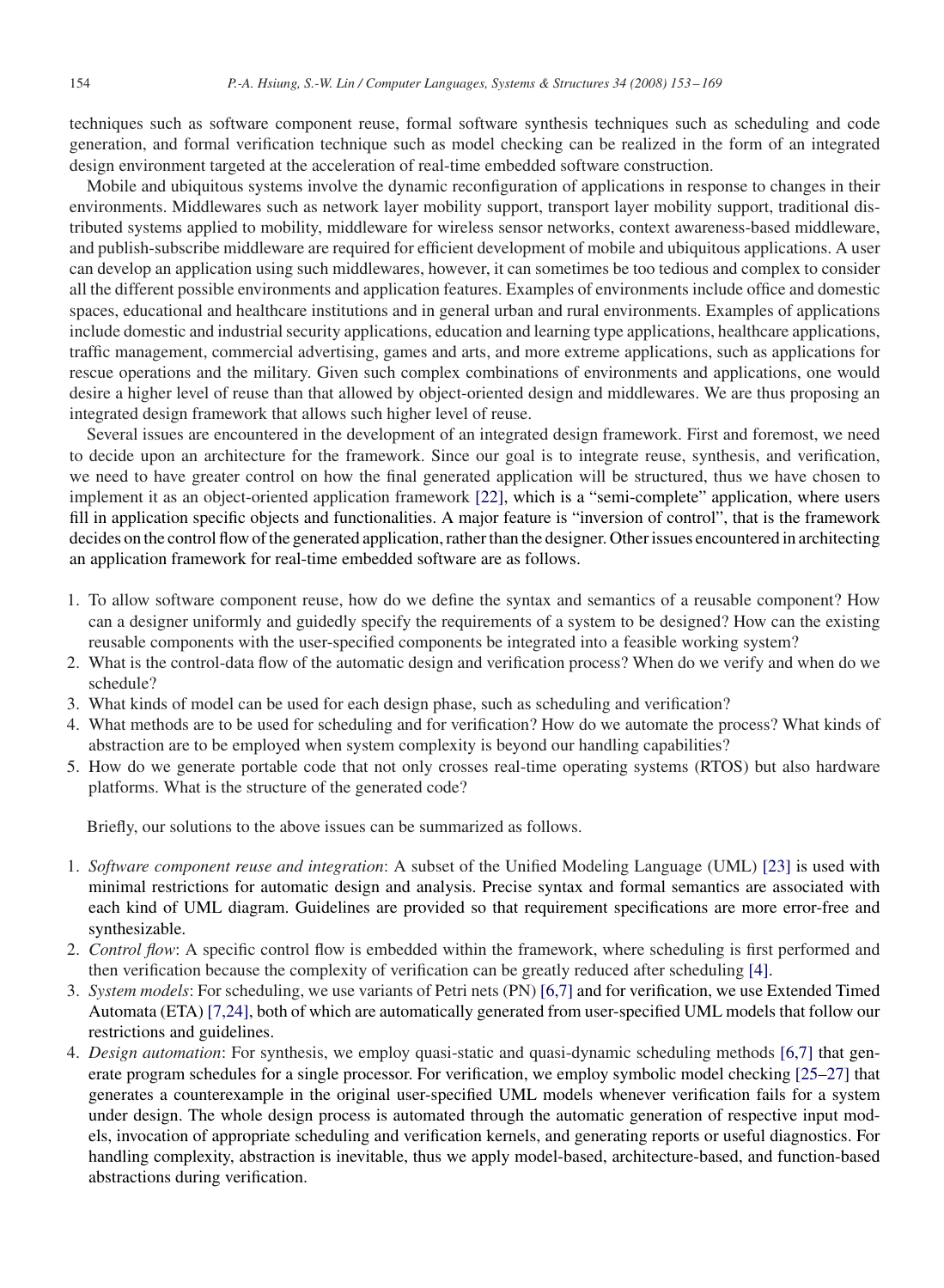5. *Portable efficient multi-layered code*: For portability, a multi-layered approach is adopted in code generation. To account for performance degradation due to multiple layers, system-specific optimization and flattening are then applied to the portable code. System dependent and independent parts of the code are distinctly segregated for this purpose.

In summary, this work illustrates how an application framework may integrate all the above proposed design and verification solutions. Our implementation has resulted in a Verifiable Embedded Real-Time Application Framework (VERTAF) whose features include formal modeling of real-time embedded systems through well-defined UML semantics, formal synthesis that guarantees satisfaction of temporal as well as spatial constraints, formal verification that checks if a system satisfies user-given properties or system-defined generic properties, and code generation that produces efficient portable code.

The article is organized as follows. Section 2 describes the design and verification flow in VERTAF along with an illustration example. Section 3 presents the experimental results of an application example. Section 4 gives the final conclusions with some future work.

# **2. Design and verification flow in VERTAF**

Before going into the component-based architecture of VERTAF, we first introduce the design and verification flow. As shown in [Fig. 1,](#page-3-0) VERTAF provides solutions to the various issues introduced in Section 1.

In [Fig. 1,](#page-3-0) the control and data flows of VERTAF are represented by solid and dotted arrows, respectively. Software synthesis is defined as a two-phase process: a machine-independent software construction phase and a machinedependent software implementation phase. This separation helps us to plug-in different target languages, middleware, RTOSs, and hardware device configurations. We call the two phases as front-end and back-end phases. The front-end phase is further divided into three sub-phases, namely UML modeling phase, real-time embedded software scheduling phase, and formal verification phase. There are two sub-phases in the back-end phase, namely component mapping phase and code generation phase. We will now present the details of each phase in the rest of this section illustrated by a running example called Entrance Guard System with Mobile and Ubiquitous Control (EGSMUC). EGSMUC is a real-time embedded system that controls any entrance with a programmable electronic lock installed. Two ways of control accesses are allowed: (a) registered users can be authenticated locally at the entrance itself, and (b) guest users may obtain a remote authentication through master acknowledgment. Here, a master could be the owner of the building to which the entrance system is protecting and he or she can have mobile and ubiquitous control access to EGSMUC. The master can grant entry access to the guest user irrespective of how he or she is connected to EGSMUC (mobile access) and also irrespective of where he or she is located (ubiquitous access). We will model EGSMUC and VERTAF will automatically synthesize and verify the code for the system.

## *2.1. UML modeling*

UML [\[23\]](#page-16-0) is one of the most popular modeling and design languages in the industry. It standardizes the diagrams and symbols used to build a system model. After scrutiny of all diagrams in UML, we have chosen three diagrams for a user to input as system specification models, namely class diagram, sequence diagram, and statechart. These diagrams were chosen such that information redundancy in user specifications is minimized and at the same time adequate expressiveness in user specifications is preserved. UML is a generic language and its specializations are always required for targeting at any specific application domain. In VERTAF, the three UML diagrams are both restricted as well as enhanced along with guidelines for designers to follow in specifying synthesizable and verifiable system models (just as synthesizable HDL code for hardware designs).

The three UML diagrams extended for real-time embedded software specification are as follows.

- *Class diagrams with deployment*: A deployment relation is used for specifying a hardware object on which a software object is deployed. There are two types of methods, namely event-triggered and time-triggered that are used to model real-time behavior.
- *Timed statecharts*: UML statecharts are extended with real-time clocks that can be reset and values checked as state transition triggers.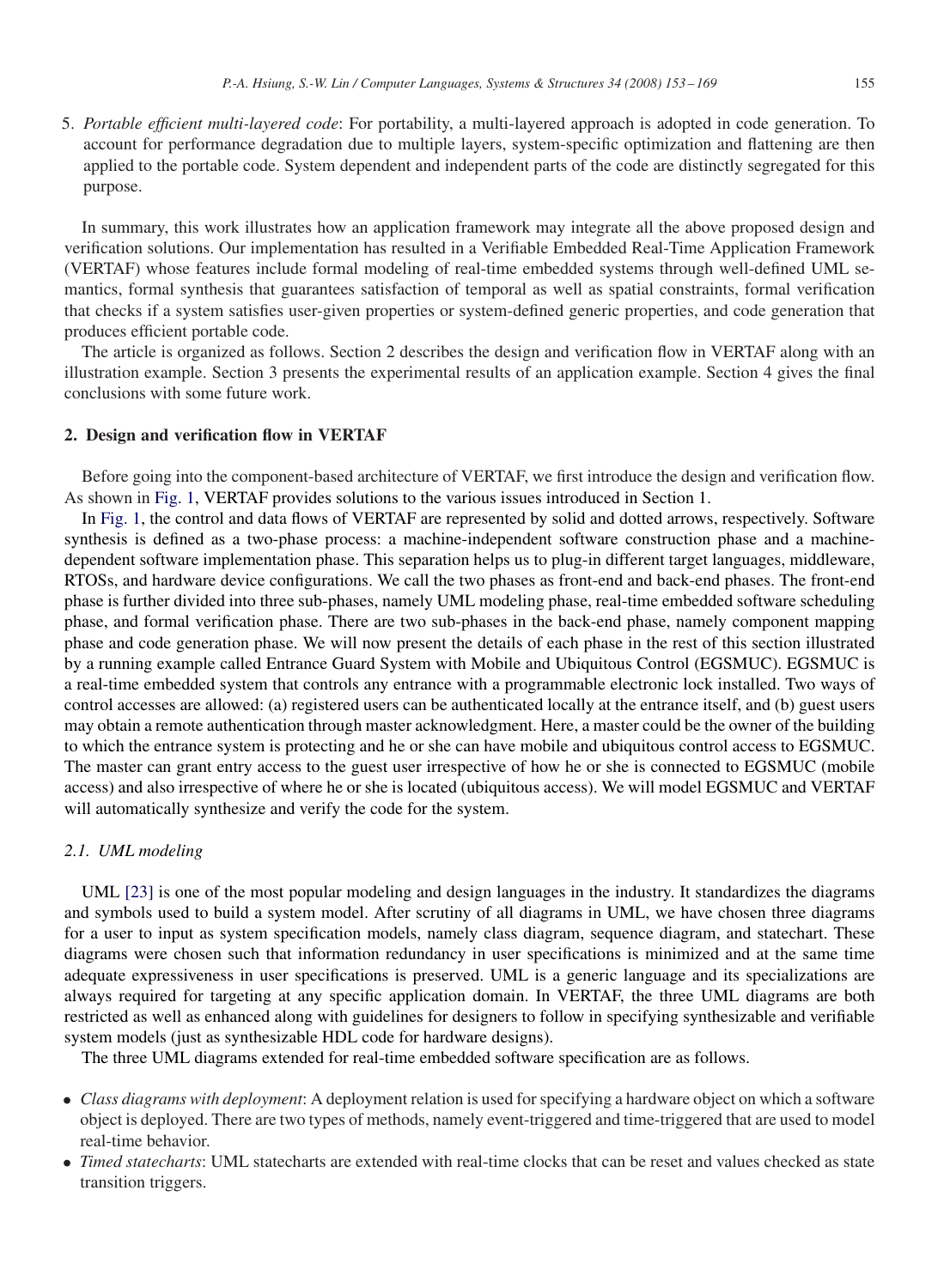<span id="page-3-0"></span>

Fig. 1. Design and verification flow of VERTAF.

• *Extended sequence diagrams*: UML sequence diagrams are extended with control structures such as concurrency, conflict, and composition, which aid in formalizing their semantics and in mapping them to formal PN models that are used for scheduling.

For our running EGSMUC example, the system class diagram with deployment is shown in [Fig. 2,](#page-4-0) a timed statechart for the system controller class is shown in [Fig. 3,](#page-5-0) and an extended sequence diagram for one of the use cases dealing with guest entry and master acknowledgment is shown in [Fig. 4.](#page-6-0)

UML is well known for its informal and general-purpose semantics. The enhancements described above are an effort at formalizing semantics preciseness such that there is little ambiguity in user-specified models that are input to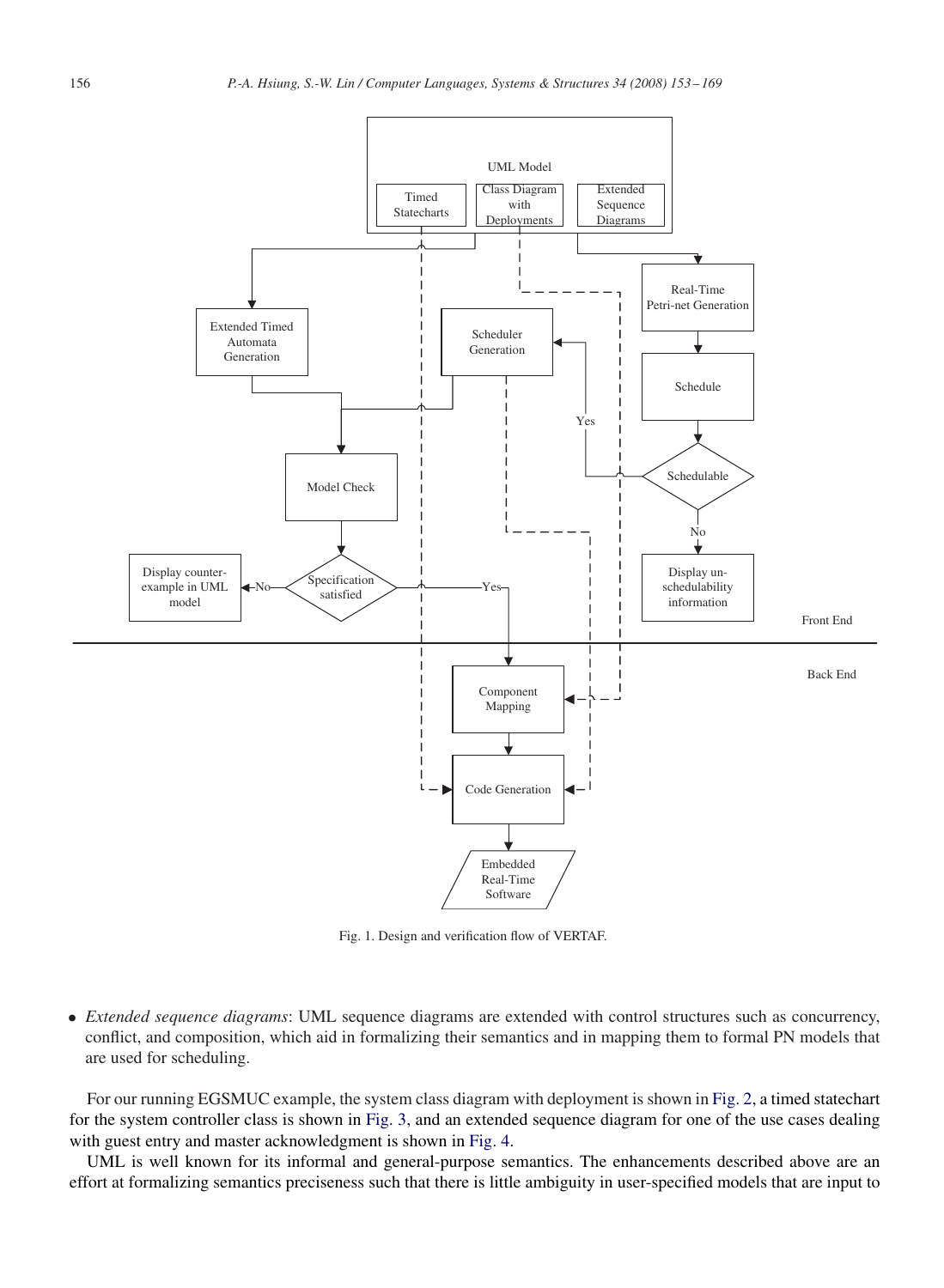<span id="page-4-0"></span>

Fig. 2. Class diagram with deployment for Entrance Guard System with Mobile and Ubiquitous Control.

VERTAF. Furthermore, design guidelines are provided to a user such that the goal of correct-by-construction can be achieved. Typical guidelines are given here.

- Hardware deployments are desirable as they reflect the system architecture in which the generated real-time embedded software will execute and thus generated code will adhere to designer intent more precisely.
- If the behavior of an object cannot be represented by a simple statechart that has no more than four levels of hierarchy, then decompose the object.
- To maximize flexibility, a sequence diagram can represent one or more use-case scenarios. Overlapping behavior among scenarios often results in significant redundancy in sequence diagrams, hence either control structures may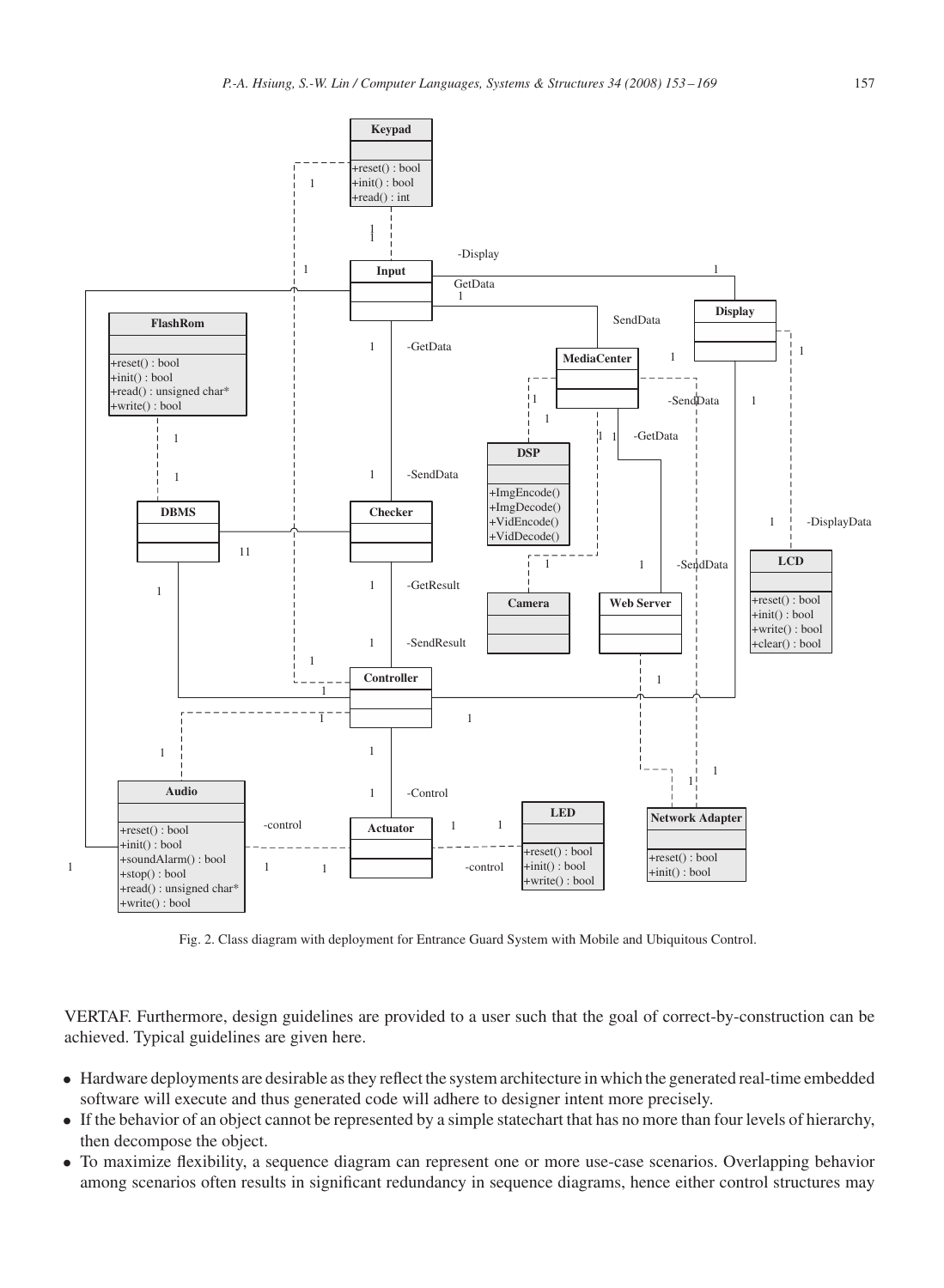<span id="page-5-0"></span>

Fig. 3. Timed statechart for controller in Entrance Guard System with Mobile and Ubiquitous Control.

be used in a sequence diagram or a set of non-overlapping sequence diagrams may be inter-related with precedence constraints.

• Ensure the logical correctness of the relationships between class diagram and statecharts and between statecharts and sequence diagrams. The former relationship is represented by actions and events in statecharts that correspond to object methods in class diagram. The latter relationship is represented by state-markers in sequence diagrams that correspond to statechart states.

The set of UML diagrams input by a user, including a class diagram with deployments, a timed statechart corresponding to each class, and a set of extended sequence diagrams, constitutes the requirements for the real-time embedded software to be designed and verified by VERTAF. The formal definition of a system model is as follows.

**Definition 1** (*Real-time embedded software system model*). Given a class diagram  $D_{class} = \langle C, \delta \rangle$ , a statechart  $D_{schart}(c) = \langle Q, q_0, \tau \rangle$  for each class *c* in *C*, and a set of sequence diagrams  $\{D_{seq} | D_{seq} = \langle C', M \rangle, C' \subseteq C\}$ ,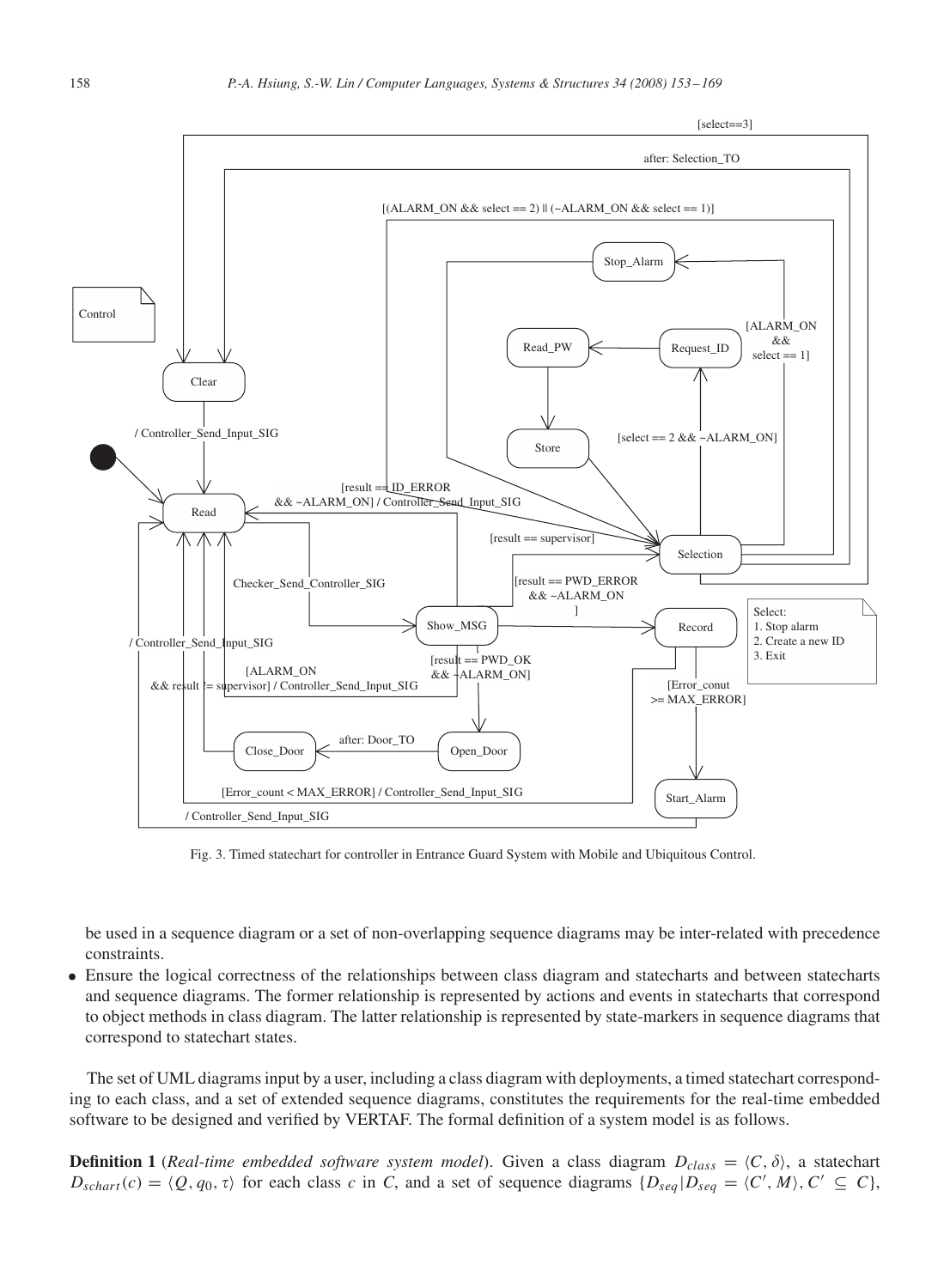<span id="page-6-0"></span>

Fig. 4. An extended sequence diagram for Entrance Guard System with Mobile and Ubiquitous Control.

where *C* is a set of classes,  $\delta$  is the mapping for inter-class relationships and deployments,  $Q$  is a set of states,  $q_0$  is an initial state,  $\tau$  is a transition relation between states, and *M* is a set of messages, a real-time embedded software system *S* is defined as a set of objects as specified in *Dclass*, the behavior of which is represented by the individual statecharts  $D_{schar}(c)$ , and which interact with each other by sending/receiving messages  $m \in M$  as specified in the set of sequence diagrams {*Dseq* }. A formal behavior model of the system *S* is defined as the parallel composition of the set of statecharts along with the behavior represented by the sequence diagrams. Notationally,  $D_{schart}(c_0) \times \cdots \times$  $D_{schart}(c_{|C|}) \times B(D_{seq}^1, \ldots, D_{seq}^k)$  denotes the system behavior semantics, where *B* is the scheduler ETA as formalized in Section 2.2.

### *2.2. Real-time embedded software scheduling*

There are two issues in real-time embedded software scheduling, namely how are memory constraints satisfied and how are temporal specifications such as deadlines satisfied. Based on whether the system under design has an RTOS specified or not, two different scheduling algorithms are applied to solve the above two issues.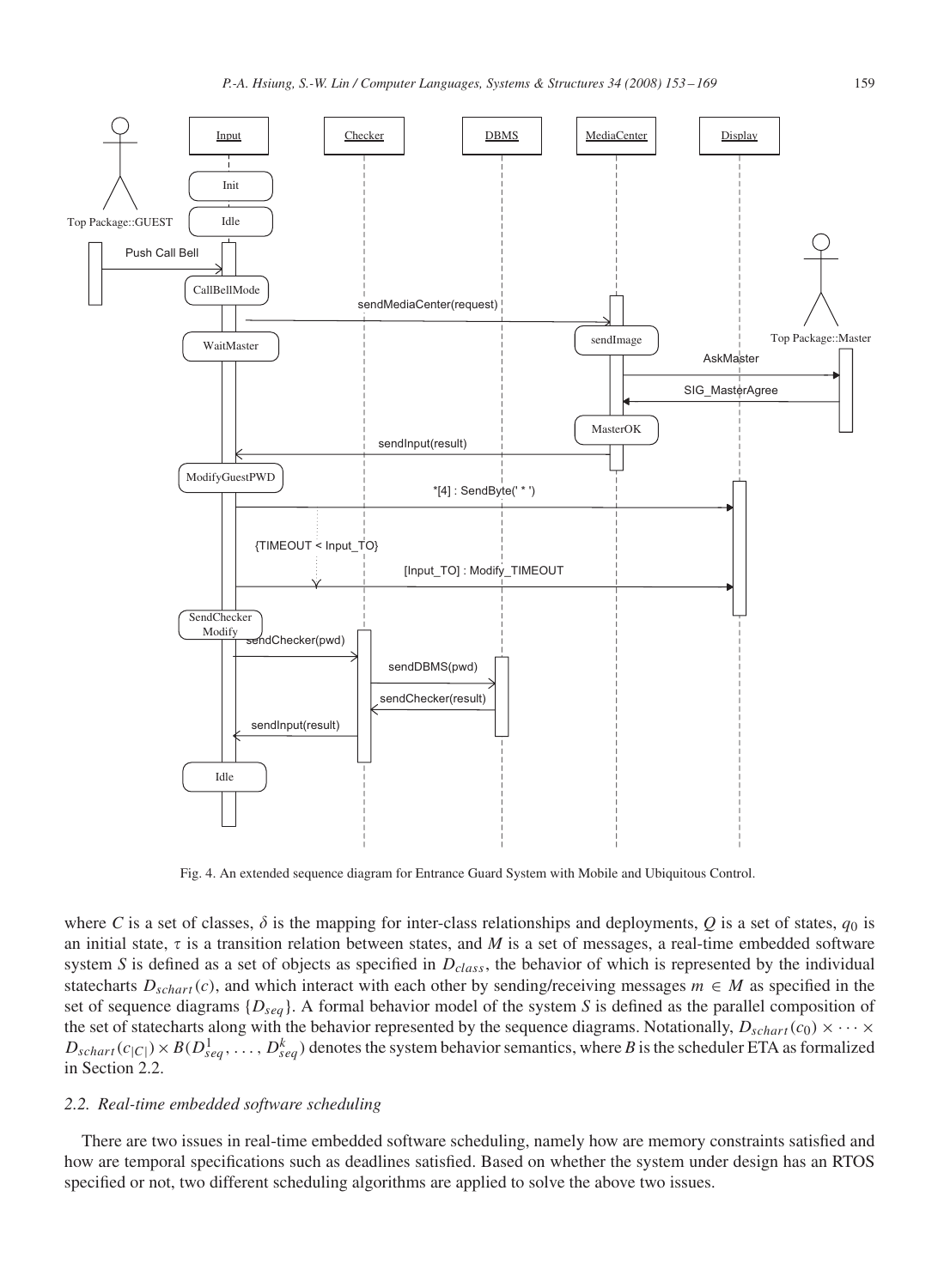- *Without RTOS*: *Quasi-dynamic scheduling* (QDS) [6,7] is applied, which requires *Real-Time Petri Nets* (RTPN) as system specification models. QDS prepares the system to be generated as a single real-time executive kernel with a scheduler.
- *With RTOS*: *Extended quasi-static scheduling* (EQSS) [\[28\]](#page-16-0) with real-time scheduling [\[29\]](#page-16-0) is applied, which requires *Complex Choice Petri Nets* (CCPN) and set of independent real-time tasks as system specification models, respectively. EQSS prepares the system to be generated as a set of multiple threads that can be scheduled and dispatched by a supported RTOS such as MicroC/OS II or ARM Linux.

In order to apply the above scheduling algorithms, we need to map the user-specified UML models into PN, RTPN, or CCPN. RTPN enhances the standard PN with code execution characteristics associated with transitions. Given a standard PN  $N = \langle P, T, \phi \rangle$ , where P is a set of places, T is a set of transitions, and  $\phi$  is a weighted flow relation between places and transitions,  $N_R = \langle N, \chi, \pi \rangle$  is an RTPN, where  $\chi$  maps a transition *t* to its worstcase execution time  $\alpha_t$  and deadline  $\beta_t$  and  $\pi$  is the period for  $N_R$ . CCPN allows non-free choices at transitions [\[28\],](#page-16-0) but does not allow the computations from a branch place to synchronize at some later place. Further, CCPN only allows a loop that has at least a single token in some place along the loop. These restrictions imposed by CCPN also apply to RTPN and are set mainly for synthesizability. Here, we briefly describe how RTPN and CCPN models are generated automatically from user-specified UML sequence diagrams, through a case-by-case construction.

- 1. A message in a sequence diagram is mapped to a set of PN nodes, including an incoming arc, a transition, an outgoing arc, and a place. If it is an initial message, no incoming arc is generated. If a message has a guard, the guard is associated to the incoming arc.
- 2. For each set of concurrent messages in a sequence diagram, a fork transition is first generated, which is then connected to a set of places that lead to a set of message mappings as described in Step (1) above.
- 3. If messages are sent in a loop, the PNs corresponding to the messages in the loop are generated as described in Step (1) and connected in the given sequential order of the messages. The place in the mapping of the last message is identified with the place in the mapping of a message that precedes the loop, if any. This is called a branch place. The loop iteration guard is associated with the incoming arc of the first message in the loop, which is also an outgoing arc of the branch place. Another outgoing arc of the branch place points to a transition outside the loop, which corresponds to the message that succeeds the loop.
- 4. Different sequence diagrams are translated to different PNs. If a PN has an ending transition which is the same as the initial transition of another PN, they are concatenated by merging the common transition.
- 5. Sequence diagrams that are inter-related by precedence constraints are first translated individually into independent PNs, which are then combined with a connecting place, that may act as a branch place when several sequence diagrams have a similar precedent.
- 6. An ending transition is appended to each generated PN because otherwise there will be tokens that are never consumed resulting in infeasible scheduling.

By applying the above mapping procedure, all user-specified sequence diagrams are translated and combined into a compact set of PNs. All kinds of temporal constraints that appear in the sequence diagrams such as time-out, time interval between two events (sending and receiving of messages), periods and deadlines associated with a message, and timing guards on messages are translated into guard constraints on arcs in the generated PNs. This set of RTPN or CCPN is then input to QDS or EQSS, respectively, for scheduling. Details on the scheduling procedures can be found in [6,7], and [\[28\].](#page-16-0) The basic strategy is to decompose each PN into conflict-free components that are scheduled individually for satisfaction of memory constraints. A conflict-free component is a reduction of a PN into one without any branch place. This is EQSS. QDS applies EQSS first and then because the resulting memory satisfying schedules may have some sequencing flexibilities, they are taken advantage of for satisfaction of temporal constraints. Finally, we have a set of feasible schedules, each of which corresponds to a particular behavior configuration of the system. A behavior configuration of a system is a feasible computation that results from the concurrent behaviors of the conflictfree components of its constituent PNs. For example, a system with two PNs, *N*<sup>1</sup> and *N*2, which have two conflict-free components each, namely  $N_{11}$ ,  $N_{12}$ , and  $N_{21}$ ,  $N_{22}$ , can have totally at most four different behavior configurations:  $N_{11}$  ||  $N_{21}$ *, N*<sub>12</sub> ||  $N_{21}$ *, N*<sub>11</sub> ||  $N_{22}$ *,* and  $N_{12}$  ||  $N_{22}$ *.*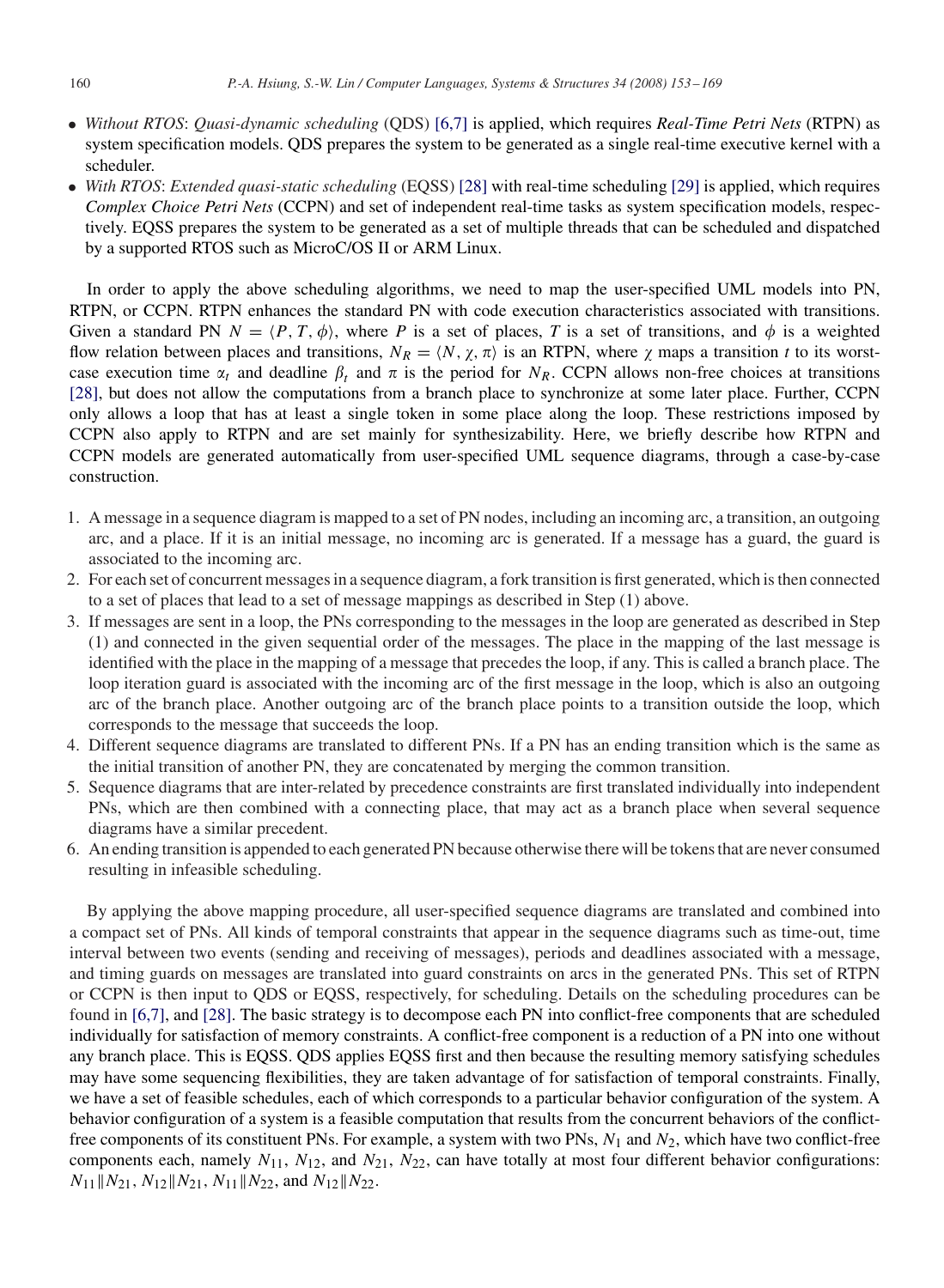For systems without RTOS, we need to automatically generate a scheduler that controls the system according to the set of transition sequences generated by QDS. In VERTAF, a scheduler is constructed as a separate class that observes and controls the status of each object in the system. Temporal constraints are monitored by the scheduler class using a global clock. Further, for verification purposes, an extended timed automaton is also generated by following the set of transition sequences. For uniformity, this scheduler automaton can be viewed as a timed statechart for the generated scheduler class and thus the scheduler is just another object in the system. Code generation becomes a lot easier with this uniformity.

For our running EGSMUC example, as shown in [Fig. 5,](#page-9-0) a single PN is generated from the user-specified set of statecharts, which is then scheduled using QDS. In this example, scheduling is required only for the timers associated with the actuator, the controller, and the input object. After QDS, we found that EGSMUC is schedulable.

# *2.3. Formal verification*

VERTAF employs the popular model checking paradigm for formal verification of real-time embedded software. In VERTAF, formal ETA models are generated automatically from user-specified UML models by a flattening scheme that transforms each statechart into a set of one or more ETA, which are merged, along with the scheduler ETA generated in the scheduling phase, into a state-graph. The verification kernel used in VERTAF is adapted from *State Graph Manipulators* (SGM) [\[20\],](#page-16-0) which is a high-level model checker for real-time systems that operate on stategraph representations of system behavior through manipulators, including a state-graph merger, several state-space reduction techniques, a dead state checker, and a TCTL model checker. There are two classes of system properties that can be verified in VERTAF: (1) system-defined properties including dead states, deadlocks, livelocks, and syntactical errors, and (2) user-defined properties specified in the *Object Constraint Language* (OCL) as defined by OMG in its UML specifications. All of these properties are automatically translated into TCTL specifications for verification by SGM.

Automation in formal verification of user-specified UML models of real-time embedded software is achieved in VERTAF by the following implementation mechanisms.

- 1. User-specified timed statecharts are automatically mapped to a set of ETA.
- 2. User-specified extended sequence diagrams are automatically mapped to a set of PN that are scheduled and then a scheduler ETA is automatically generated.
- 3. Using the state-graph merge manipulator in SGM, all the ETA resulting from the above two steps are merged into a single state-graph representing the global system behavior.
- 4. User-specified OCL properties and system-defined properties are automatically translated into TCTL specification formulas.
- 5. The system state-graph and the TCTL formulas obtained in the previous two steps are then input to SGM for model checking.
- 6. When a property is not satisfied, SGM generates a counterexample, which is then automatically translated into a UML sequence diagram representing an erratic trace behavior of the system. This approach provides a seamless interface to VERTAF users such that the formal models are all hidden and the users need to interact only with what they have specified in UML models.

Design complexity is a major issue in formal verification, which leads to unmanageable and exponentially large state-spaces. Both engineering paradigms and scientific techniques are applied in VERTAF to handle the state-space size explosion issue. The applied techniques include the following.

- *Model construction guidelines*: The kind of specification models that a designer inputs to any tool always has a great effect on how the tool performs, thus guidelines aid designers to get the most out of a tool. Some typical guidelines that a VERTAF user is suggested to follow are:
	- 1. reuse existing components as much as possible,
	- 2. maximize the explicit definition of all hardware deployments in the class diagram,
	- 3. a class should have only one statechart representing its behavior,
	- 4. a statechart should have no more than four levels of hierarchy,
	- 5. make explicit the relations among all sequence diagrams,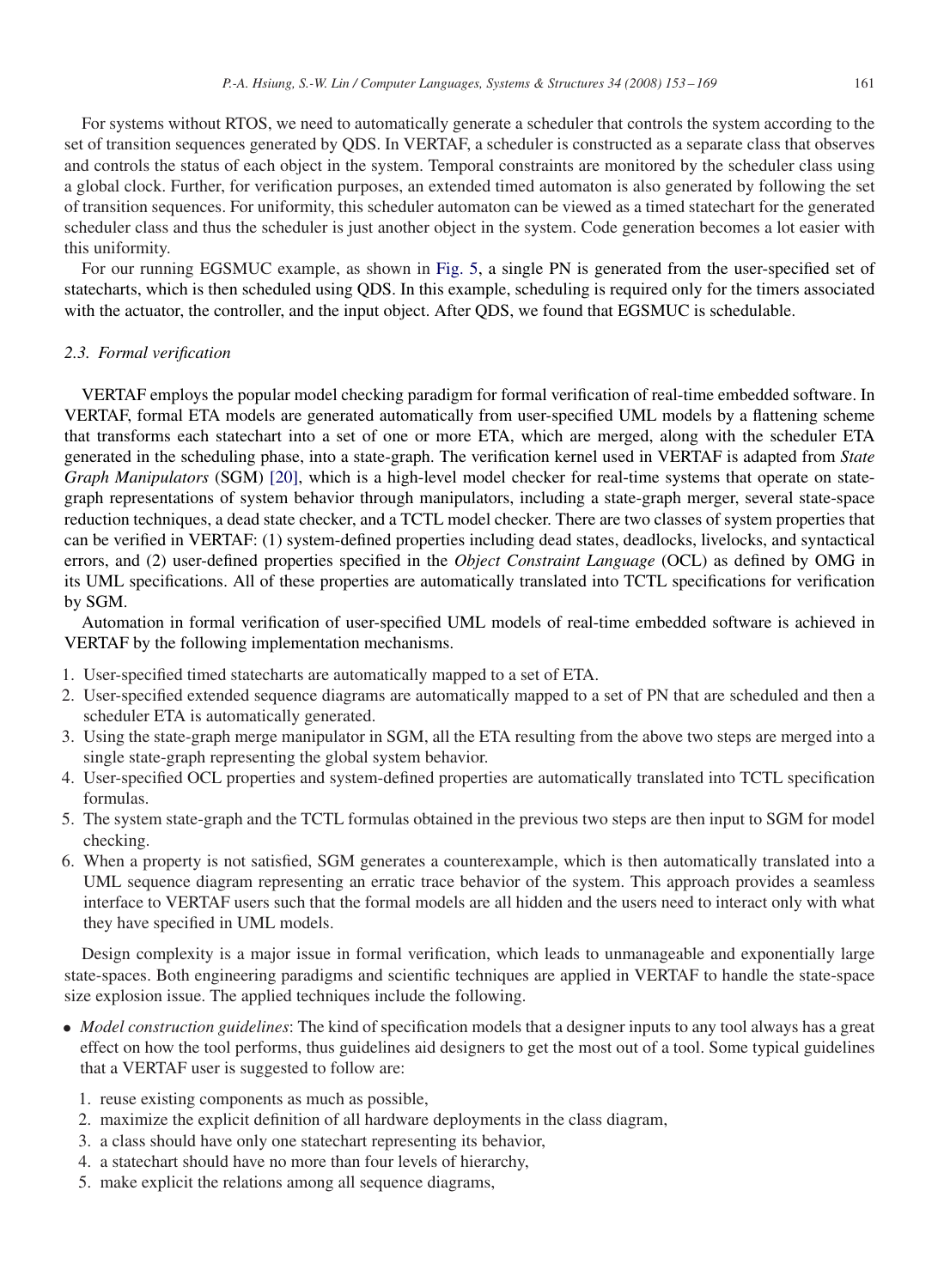<span id="page-9-0"></span>

Fig. 5. Petri net for Entrance Guard System with Mobile and Ubiquitous Control.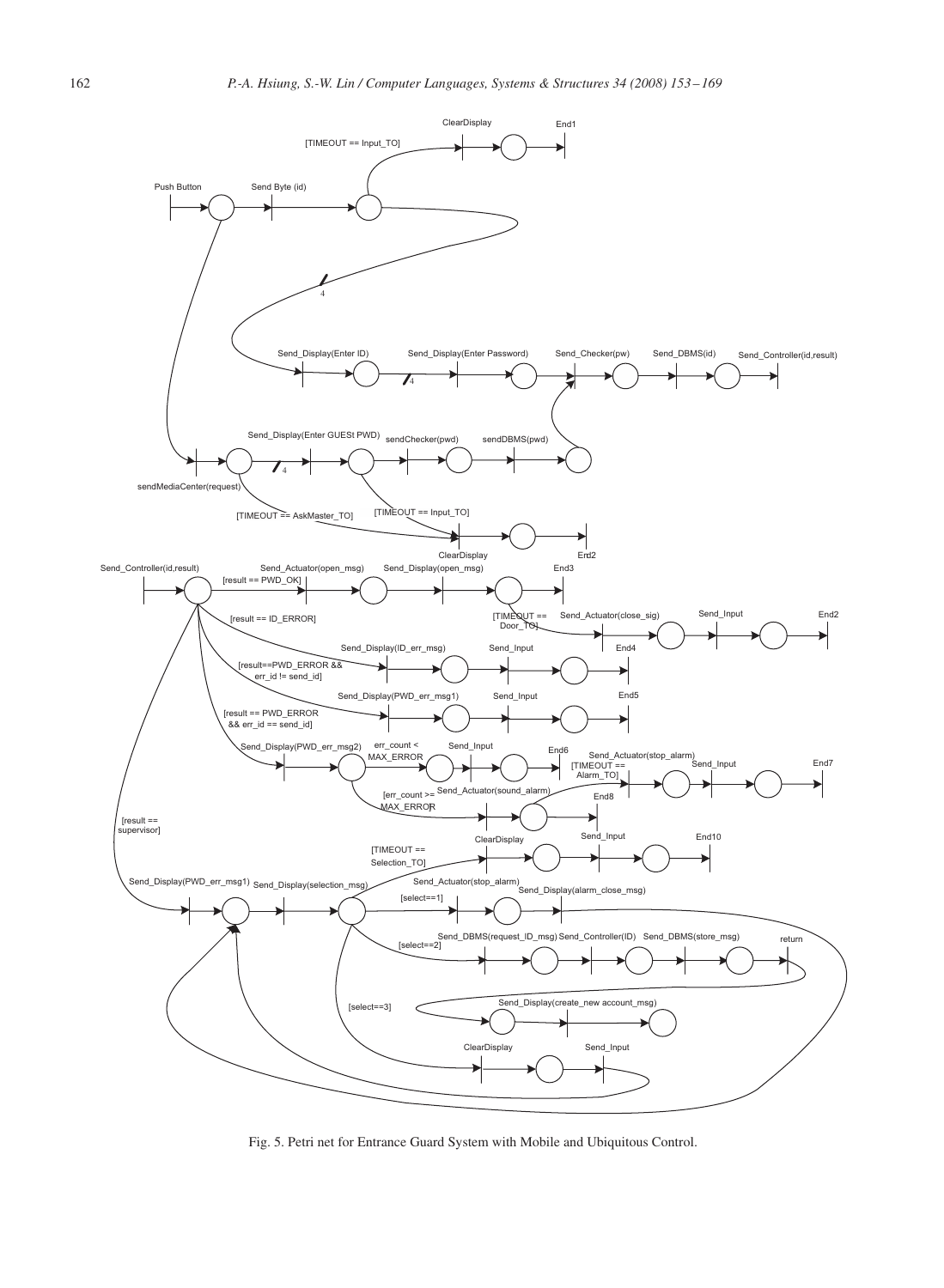- 6. both event-triggered and time-triggered methods in each class should appear somewhere in its statechart or sequence diagram.
- *Architectural abstractions*: An assume-guarantee reasoning (AGR) based approach is adopted, whereby a complex verification task of a system is broken down into several smaller verification tasks of constituent subsystems. The theory of AGR is beyond scope here, but details can be found in [30,31]. For the purpose of automation, we have proposed and implemented the automatic generation of assumptions and guarantees for each ETA based on their interface traces, which are then verified individually [\[5\].](#page-15-0) This divide and conquer approach overcomes the exponential state-space size issue to a significant extent. The benefit of AGR becomes limited when we are trying to verify properties that cross-cut the entire system. Thus, VERTAF users are suggested to decompose their properties into several smaller parts. The formal verification of component-based software is made feasible through the hierarchical decomposition of system properties into sub-properties for each software component [\[19\].](#page-16-0) Related issues such as memory reference, object reference, and reentrance [\[32\]](#page-16-0) are handled using a call-graph which records all component invocations.
- *Functional abstractions*: The smaller tasks of verifying each module obtained in the architectural abstraction step is further simplified through a series of user-guided functional abstractions, including communication abstraction (communication methods such as protocols are individually verified), bit-width abstraction (instead of a 32-bit wide bus, a 1-bit or 2-bits abstract model is used), transactor models (an abstract model of other components in the system is used to verify a specific functionally detailed component), transaction-level verification (both hardware and software signals are abstracted), and assertion-based verification (only interface assertions are verified).
- *State-space reductions*: Several of the state-space reduction manipulators provided by SGM have been either directly applied to the ETA models generated in VERTAF or modified for adaptation to embedded systems. Since the scope here does not allow us to go into details of the reduction techniques, we merely list the techniques available and refer designers to related work [\[20\].](#page-16-0) The techniques applicable are: read-write reduction, discrete variable hiding reduction, clock shielding reduction, internal transition bypassing, and timed symmetry reduction.

The above abstraction techniques are applied to a user-specified UML model as follows. While constructing the UML models, users not following the guidelines are warned of the possible intricacies. Upon completion of model construction, first PN models are generated, which are then scheduled to produce feasible system schedules that are represented by a scheduler ETA. Then, for each ETA generated from the statecharts, its assumptions and guarantees are generated. The guarantees of an ETA are verified by first merging the ETA with functional abstractions of the other ETA in the system and then reducing the state-spaces of the merged state-graph using SGM reduction manipulators. We can see that not only is verification automated but abstraction techniques such as AGR and state-space reductions are also automatically performed, which makes VERTAF scalable to large applications.

For our running EGSMUC example, the ETA for each statechart were generated and then merged with the scheduler ETA. For illustration, we show in [Fig. 6](#page-11-0) the ETA that is generated by VERTAF corresponding to the controller statechart of [Fig. 3.](#page-5-0) There are seven other ETA in this system example. All ETA were input to SGM and AGR was applied. Reduction techniques were then applied to each state-graph obtained from AGR. OCL constraints were then translated into TCTL and verified by the SGM model checker kernel.

# *2.4. Component mapping*

This is the first phase in the back-end design of VERTAF and starts to be more hardware dependent. All hardware classes specified in the deployments of the class diagram are those supported by VERTAF and thus belong to some existing class libraries. The component mapping phase then becomes simply the configuration of the hardware system and operating system through the automatic generation of configuration files, make files, header files, and dependency files. The corresponding hardware class API will be linked in during compilation.

The main issue in this phase occurs when a software class is not deployed on any hardware component or not deployed on any specific hardware device type, for example, the type of microcontroller to be used is not specified. Currently, VERTAF adopts an interactive approach whereby the designer is warned of this lack of information and he/she is requested to choose from a list of available compatible device types for the deployment. An automatic solution to this issue is not feasible because estimates are not easy without further information about the non-deployed software classes.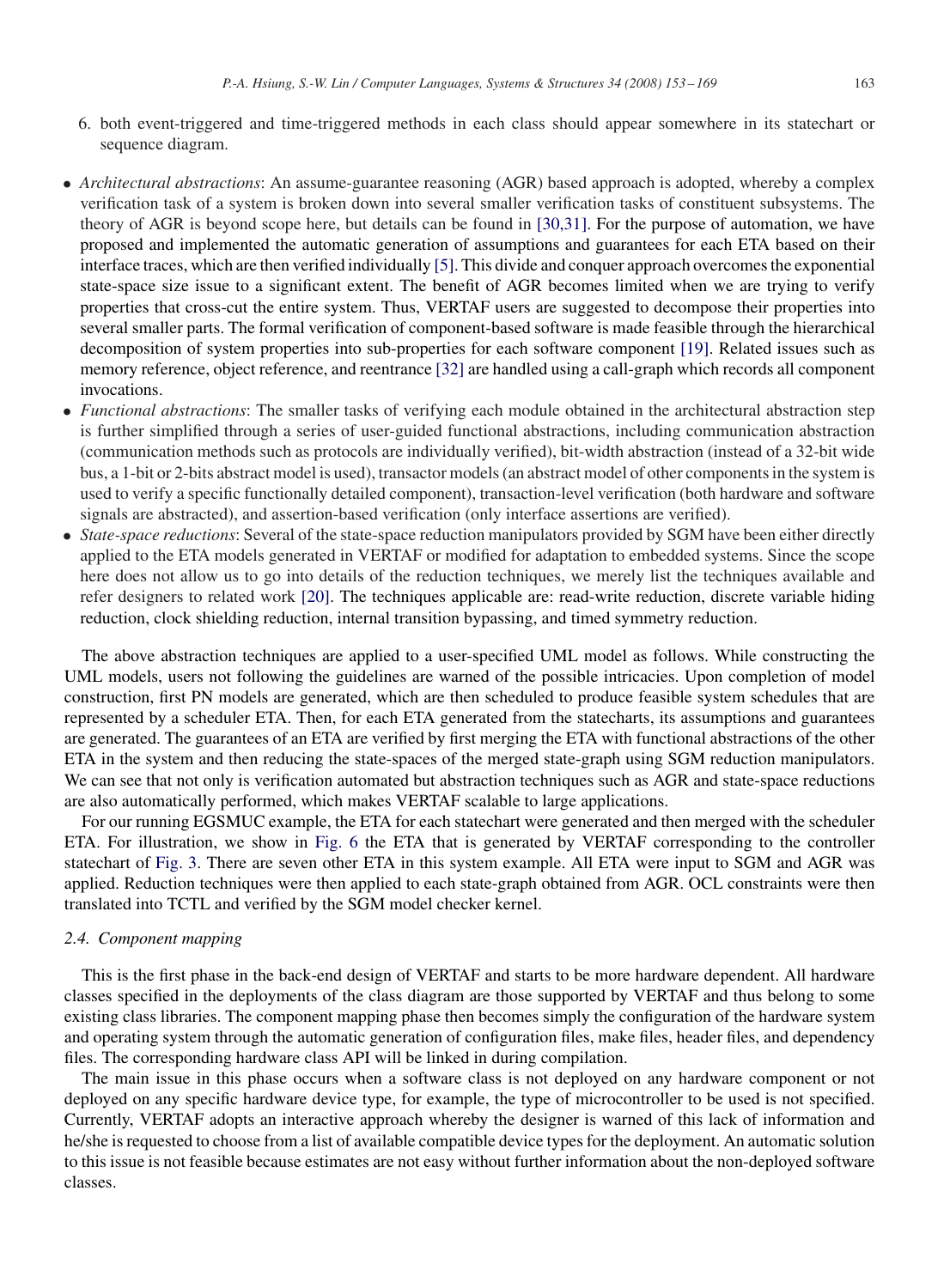<span id="page-11-0"></span>

Fig. 6. ETA for controller in Entrance Guard System with Mobile and Ubiquitous Control.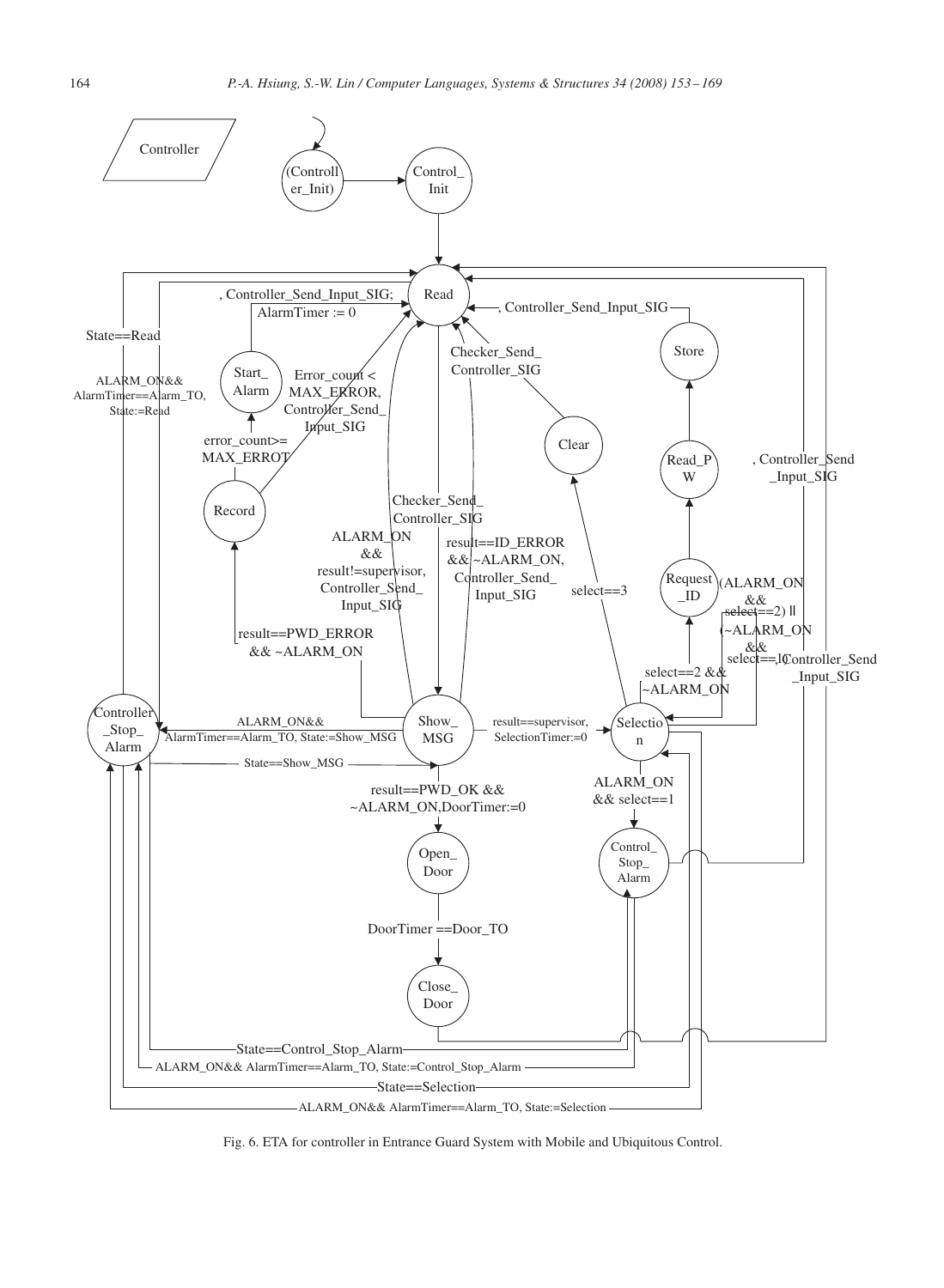

Fig. 7. Multi-tier code architecture.

Another issue in this phase is the possible conflicts among hardware devices specified in a class diagram such as interrupts, memory address ranges, I/O ports, and bus-related characteristics such as device priorities. Users are also warned in case of such conflicts.

For our running EGSMUC example, all software classes in the class diagram given in [Fig. 2](#page-4-0) are deployed on one or more hardware or software classes supported by VERTAF.

# *2.5. Code generation*

There are basically three issues in this phase including hardware portability, software portability, and temporal correctness. We adopt a multi-tier approach for code generation: an operating system layer, a middleware layer, and an application with scheduler layer, which solves the above three issues, respectively. Currently supported underlying hardware platforms include dual core ARM-DSP based, single core ARM, StrongARM, or 8051 based, and Lego RCX-based Mindstorm systems. For hardware abstraction, VERTAF supports MicroHAL and the embedded version of POSIX. For operating systems, VERTAF supports MontaVista Linux, MicroC/OS, Embedded Linux, and eCOS. For middleware, VERTAF is currently based on the Quantum Framework [\[13\].](#page-15-0) For scheduler, VERTAF creates a custom ActiveObject according to the Quantum API. Included in the scheduler is a temporal monitor that checks if any temporal constraints are violated. A sample configuration is shown in Fig. 7, where the multi-tier approach decouples application code from the operating system through the middleware and from the hardware platform through the operating system layer.

Each ETA that is generated either from UML statecharts or from the scheduled PN (sequence diagrams) is implemented as an ActiveObject in the Quantum Framework. The user-defined classes along with data and methods are incorporated into the corresponding ActiveObject. The final program is a set of concurrent threads, one of which is a scheduler that can control the other objects by sending messages to them after observing their states. For systems without an OS, the scheduler also takes the role of a real-time executive kernel.

For our running example, the final application code consisted of seven ActiveObjects derived from the statecharts and one ActiveObject representing the scheduler. Makefiles were generated for linking in the API of the eight hardware classes and configuration files were generated for the ARM-DSP dual microprocessor platform called DaVinci from Texas Instruments with MontaVista Linux as its operating system on the ARM processor and DSP/BIOS real-time kernel as the operating system on the DSP TMS6646DSP processor. There were totally 2754 lines of C code for the full EGSMUC system, out of which the system designers had to write only around 170 lines of C code, which is only 6.2% of the full system code.

#### **3. Analysis and evaluation**

For the running example EGSMUC, we now analyze why VERTAF is capable of generating a significant part of the system implementation code, thus alleviating the designer from the tedious and error-prone task of manual coding.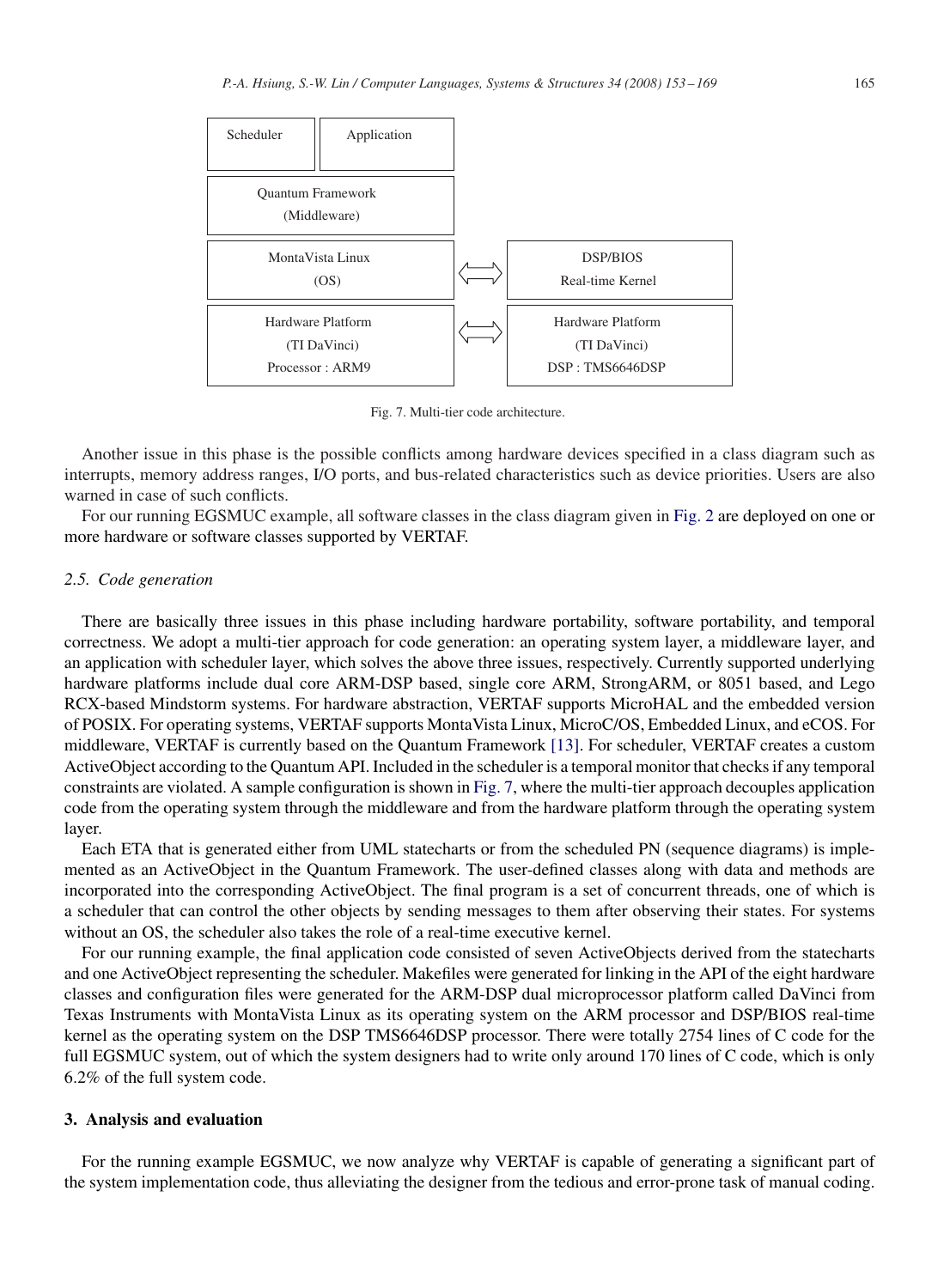<span id="page-13-0"></span>

Fig. 8. Code structure for media center in EGSMUC.

Due to its application framework architecture, VERTAF supports software components that are commonly found in mobile, ubiquitous, real-time, and embedded application domains. We classify the components supported by VERTAF into the following.

- *Storage and I/O devices*: This class includes all the storage and I/O devices that are supported by VERTAF and required for implementing a real-time embedded system. Examples from the EGSMUC system include FlashRom, Keypad, LCD, Audio, LED, and Camera.
- *Communication interfaces*: This class includes all the interface components that allow connection with the external world, for example, wired and wireless network connection, Bluetooth, and GSM/GPRS. Network adapter is an example from EGSMUC system.
- *Multimedia processing*: This class includes all the components providing API for multimedia encoding and decoding through codecs specific to hardware platforms such as the codecs provided by TI for DaVinci multimedia platform. The DSP class in the EGSMUC system is an example.
- *Control and management interfaces*: This class includes all the components for controlling and managing system components, such as the web server in the EGSMUC example.

To implement mobile and ubiquitous control access in a real-time embedded system, a user normally, without VERTAF, would have to install a web server, write multimedia processing code, write network code, and integrate everything together, along with application-specific context awareness or publish-subscribe middlewares. With VERTAF, most of these tedious work are not required as long as the user configures the correct components from the framework for use in his or her application.

For illustration purposes, we show how the media center class in the EGSMUC example was implemented using VERTAF. The media center class is responsible for getting acknowledgment from a mobile master ubiquitously, which means whenever a guest wants to enter the building that the EGSMUC system is guarding, the media center notifies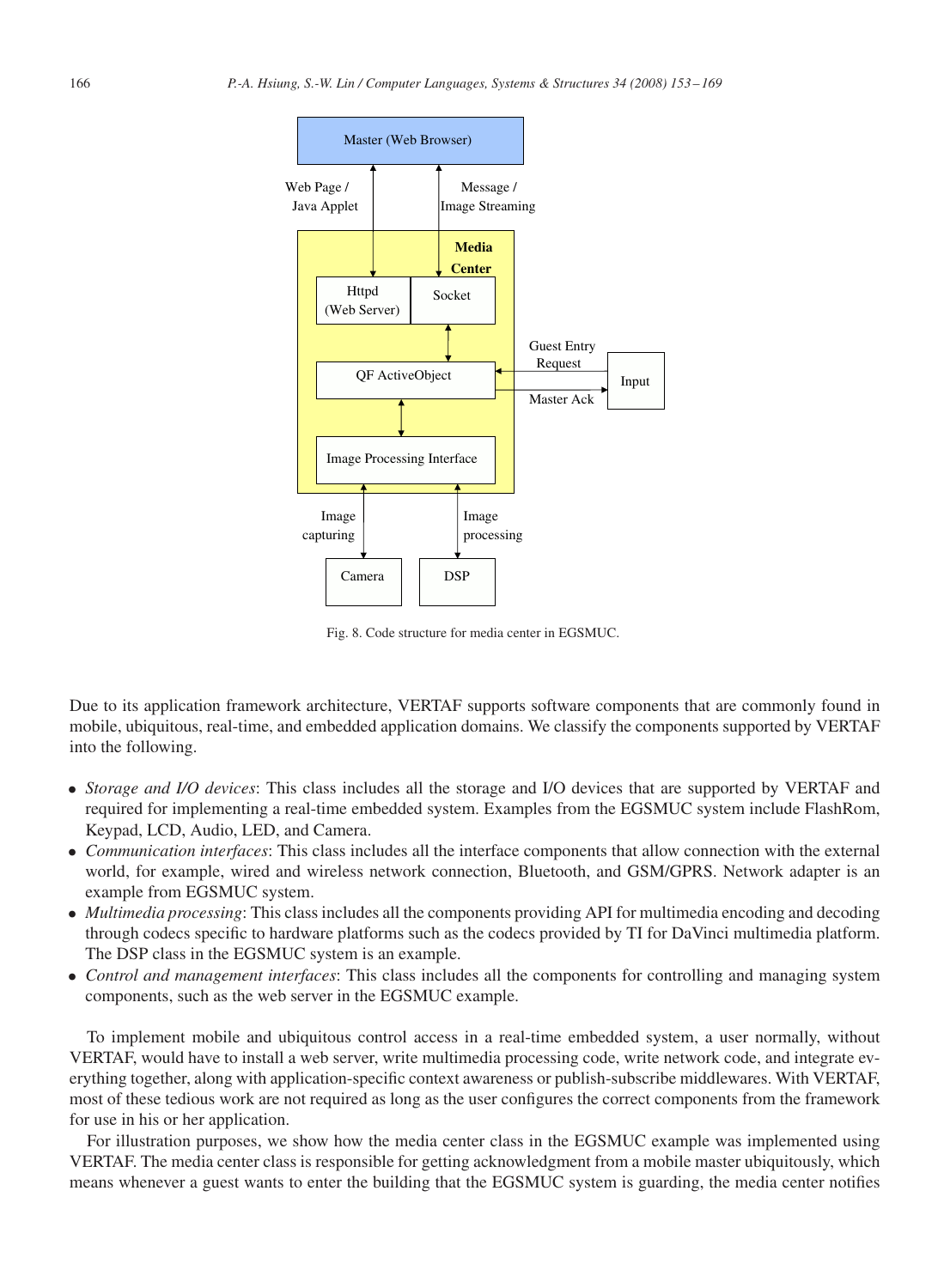<span id="page-14-0"></span>

Fig. 9. Flow chart for media center code in EGSMUC.

the DSP class to use the camera to capture an image of the guest and then send the guest image to a master (the owner of the building or house). The master can send an acknowledgment through the web after which the guest can enter the building. A password is setup by a guest so that the guest can enter the building within the span of time set by the master beforehand.

[Fig. 4](#page-6-0) shows gave the sequence diagram that a user needs to specify in order for VERTAF to generate corresponding code. The architecture of the code generated by VERTAF is shown in [Fig. 8,](#page-13-0) where QF ActiveObject is an active object from the Quantum Framework. The code consists of three parts, namely a web server, a QF ActiveObject, and an image processing interface. The web server allows a master to connect to EGSMUC using a web browser that can run Java applets. The applet opens a socket connection between the media center and the client machine of the master. The image of the guest requesting entrance is captured and processed through the image processing interface. When a master acknowledges, the guest is notified through the input class. The control and data flows of the media center are automatically generated by VERTAF and the user has to merely specify the sequence diagrams as shown in [Fig. 4](#page-6-0) and deploy the related classes to hardware or software components in the class diagram as shown in [Fig. 2.](#page-4-0) This is exactly the reason why VERTAF can save a lot of coding and design efforts.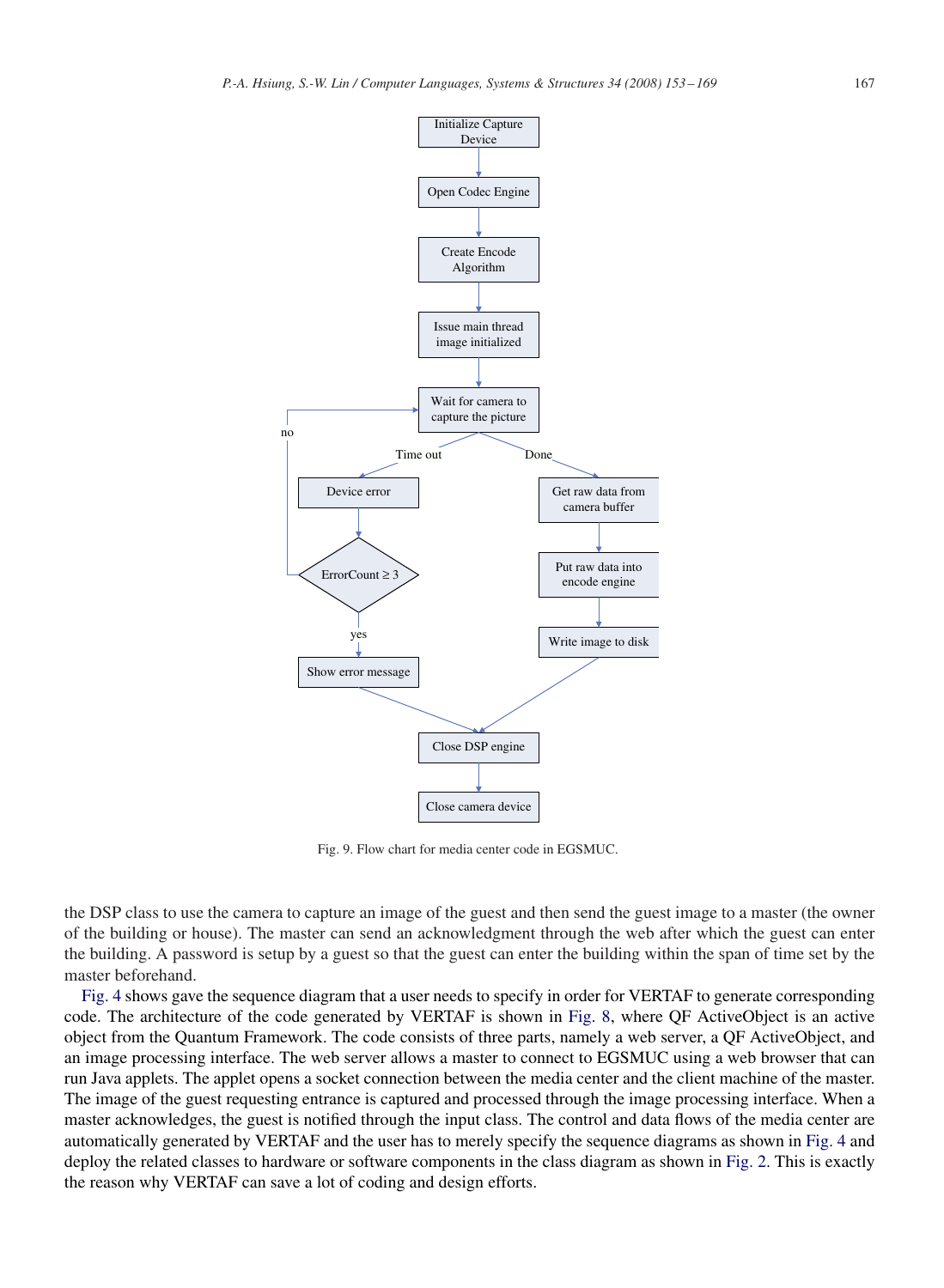<span id="page-15-0"></span>[Fig. 9](#page-14-0) shows the detailed flow of image capture and processing as implemented in the TI DaVinci platform, which has several image and video codecs. After a capture device is initialized, a required codec engine is opened and an algorithm created to run on the DSP. The camera is initialized and if the camera times out for three times, an error message is shown and the program exits. Otherwise, the raw data from the camera buffer is read, input to encode engine and finally the image is written to disk. The DSP engine and the camera device are then closed.

There were totally 16 objects in the final application generated by VERTAF, out of which the user or designer had to only model 7 classes. The remaining nine classes included components from all the four categories as described at the start of Section 3. Empirical results obtained from comparing two different implementations of the EGSMUC system, one using VERTAF, and one without using VERTAF, showed that not only the user written code reduced to 6*.*2% and the number of objects reduced to 44%, but the total time required to develop the application also reduced by more than 60%. The average learning time for each designer using VERTAF was approximately 0*.*1 day. The experimental and empirical results all show that VERTAF is beneficial to designers of real-time embedded software with mobile and ubiquitous control access.

### **4. Conclusion**

An object-oriented component-based application framework, called VERTAF, was proposed for the development of real-time embedded system applications with mobile and ubiquitous control access. It was a result of the integration of three different technologies: software component reuse, formal synthesis, and formal verification. Starting from user-specified UML models, automation was provided in model transformations, scheduling, verification, and code generation. VERTAF can be easily extended since new specification languages, scheduling algorithms, etc. can easily be integrated into it. Future extensions will include support for share-driven scheduling algorithms. More applications will also be developed using VERTAF. VERTAF will be enhanced in the future by considering more advanced features of real-time applications, such as network delay, network protocols, and on-line task scheduling. Performance related features such as context switch time and rate, external events handling, I/O timing, mode changes, transient overloading, and setup time will also be incorporated into VERTAF in the future.

#### **References**

- [1] Amnell T, Fersman E, Mokrushin L, Petterson P, Yi W. TIMES: a tool for schedulability analysis and code generation of real-time systems. In: Proceedings of the 1st international workshop on formal modeling and analysis of timed systems (FORMATS), September 2003.
- [2] Douglass BP. Doing hard time: developing real-time systems with UML, objects, frameworks, and patterns. Reading, MA, USA: Addison Wesley Longman, Inc.; 1999.
- [3] Hsiung PA. RTFrame: an object-oriented application framework for real-time applications. In: Proceedings of the 27th international conference on technology of object-oriented languages and systems (TOOLS'98). Silver Spring: IEEE Computer Soc Press; September 1998. p. 138–47.
- [4] Hsiung PA. Embedded software verification in hardware–software codesign. Journal of Systems Architecture—the Euromicro Journal 2000;46(15):1435–50.
- [5] Hsiung PA, Cheng SY. Automating formal modular verification of asynchronous real-time embedded systems. In: Proceedings of the 16th international conference on VLSI design (VLSI'2003). Silver Spring: IEEE Computer Soc Press; January 2003. p. 249–54.
- [6] Hsiung PA, Lin CY. Synthesis of real-time embedded software with local and global deadlines. In: Proceedings of the 1st ACM/IEEE/IFIP international conference on hardware–software codesign and system synthesis *(*CODES + ISSS'2003). New York: ACM Press; October 2003. p. 114–9.
- [7] Hsiung PA, Lin CY, Lee TY. Quasi-dynamic scheduling for the synthesis of real-time embedded software with local and global deadlines. In: Proceedings of the 9th international conference on real-time and embedded computing systems and applications (RTCSA'2003). February 2003.
- [8] Knapp A, Merz S, Rauh C. Model checking timed UML state machines and collaboration. Proceedings of the 7th international symposium on formal techniques in real-time and fault-tolerant systems. Lecture notes in computer science, vol. 2469. Berlin: Springer; September 2002. p. 395–414.
- [9] Kuan T, See WB, Chen SJ. An object-oriented real-time framework and development environment. In: Proceedings OOPSLA'95 workshop #18, 1995.
- [10] Kodase S, Wang S, Shin KG. Transforming structural model to runtime model of embedded software with real-time constraints. In: Proceedings of design, automation and test in europe conference. March 2003. p. 170–5.
- [11] Lavazza L. A methodology for formalizing concepts underlying the DESS notation. Software development process for real-time embedded software systems, EUREKA-ITEA project; December 2001.  $\langle$ [http://www.dess-itea.org/](http://www.dess-itea.org) $\rangle$  D: 1.7.4.
- [12] de Niz D, Rajkumar R. Time weaver: a software-through-models framework for embedded real-time systems. In: Proceedings of the international workshop on languages, compilers, and tools for embedded systems, June 2003. p. 133–143.
- [13] Samek M. Practical statecharts in *C/C* + + quantum programming for embedded systems. CMP Books; 2002.